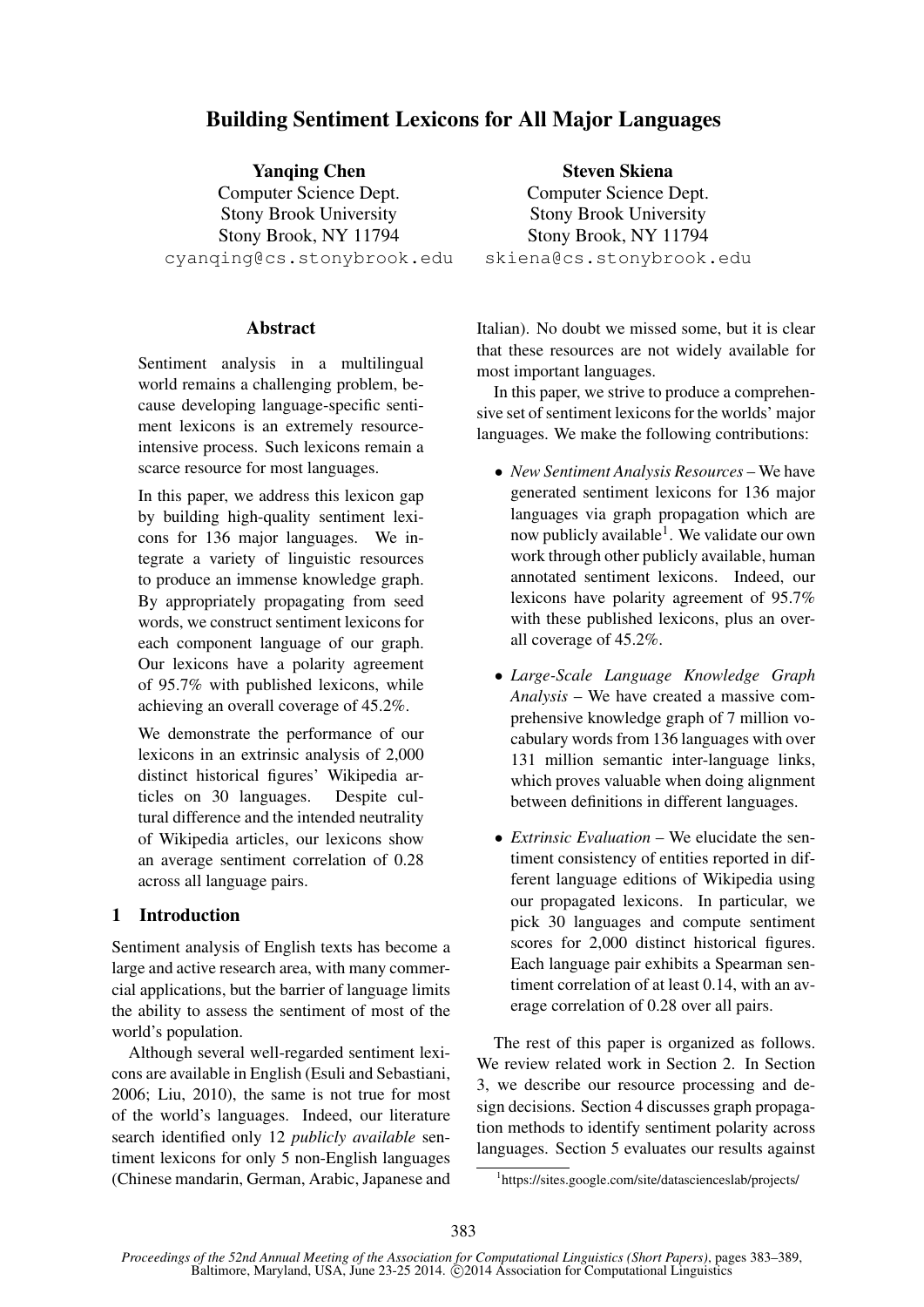each available human-annotated lexicon. Finally, in Section 6 we present our extrinsic evaluation of sentiment consistency in Wikipedia prior to our conclusions.

## 2 Related Work

Sentiment analysis is an important area of NLP with a large and growing literature. Excellent surveys of the field include (Liu, 2013; Pang and Lee, 2008), establishing that rich online resources have greatly expanded opportunities for opinion mining and sentiment analysis. Godbole et al. (2007) build up an English lexicon-based sentiment analysis system to evaluate the general reputation of entities. Taboada et al. (2011) present a more sophisticated model by considering patterns, including negation and repetition using adjusted weights. Liu (2010) introduces an efficient method, at the state of the art, for doing sentiment analysis and subjectivity in English.

Researchers have investigated topic or domain dependent approaches to identify opinions. Jijkoun et al. (2010) focus on generating topic specific sentiment lexicons. Li et al. (2010) extract sentiment with global and local topic dependency. Gindl et al. (2010) perform sentiment analysis according to cross-domain contextualization and Pak and Paroubek (2010) focus on Twitter, doing research on colloquial format of English.

Work has been done to generalize sentiment analysis to other languages. Denecke (2008) performs multilingual sentiment analysis using SentiWordNet. Mihalcea et al. (2007) learn multilingual subjectivity via cross-lingual projections. Abbasi et al. (2008) extract specific language features of Arabic which requires language-specific knowledge. Gînscă et al. (2011) work on better sentiment analysis system in Romanian.

The ready availability of machine translation to and from English has prompted efforts to employ translation for sentiment analysis (Bautin et al., 2008). Banea et al. (2008) demonstrate that machine translation can perform quite well when extending the subjectivity analysis to multi-lingual environment, which makes it inspiring to replicate their work on lexicon-based sentiment analysis.

Machine learning approaches to sentiment analysis are attractive, because of the promise of reduced manual processing. Boiy and Moens (2009) conduct machine learning sentiment analysis using multilingual web texts. Deep learning approaches draft off of distributed word embedding which offer concise features reflecting the semantics of the underlying vocabulary. Turian et al. (2010) create powerful word embedding by training on real and corrupted phrases, optimizing for the replaceability of words. Zou et al. (2013) combine machine translation and word representation to generate bilingual language resources. Socher et al. (2012) demonstrates a powerful approach to English sentiment using word embedding, which can easily be extended to other languages by training on appropriate text corpora.

### 3 Knowledge Graph Construction

In this section we will describe how we leverage off a variety of NLP resources to construct the semantic connection graph we will use to propagate sentiment lexicons.



Figure 1: Illustration of our knowledge graph, showing links between words and edge representation to preserve source identity. For each edge between corresponding words, a 5-bit integer will record the existence of 5 possible semantic links.

The Polyglot project (Al-Rfou et al., 2013) identified the 100,000 most frequently used words in each language's Wikipedia. Drawing a candidate lexicon from Wikipedia has some downsides (e.g. limited use of informal words), but is representative and convenient over a large number of languages. In particular, we collect total of 7,741,544 high-frequency words from 136 languages to serve as vertices in our graph.

We seek to identify as many semantic links across languages as possible to connect our network, and so integrated several resources:

• *Wiktionary* – This growing resource has en-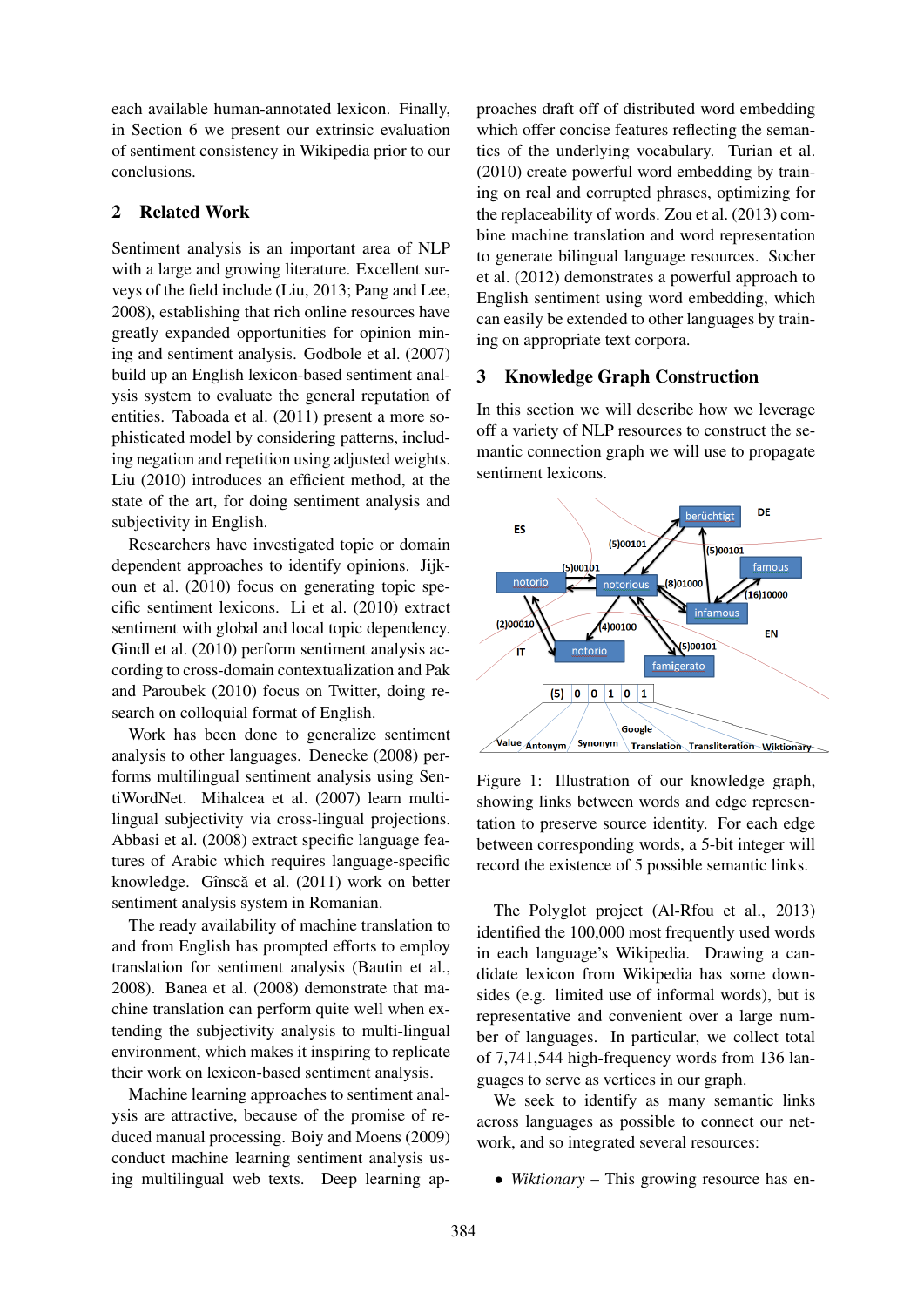tries for 171 languages, edited by people with sufficient background knowledge. Wiktionary provides about 19.7% of the total links covering 382,754 vertices in our graph.

- *Machine Translation* We script the Google translation API to get even more semantic links. In particular we ask for translations of each word in our English vocabulary to 57 languages with available translators as well as going from each known vocabulary word in other languages to English. In total, machine translation provides 53.2% of the total links and establishes connections between 3.5 million vertices.
- *Transliteration Links* Natural flow brings words across languages with little morphological change. Closely related language pairs (i.e. Russian and Ukrainian) share many characters/words in common. Though not always true, words with same spelling usually have similar meanings so this can improve the coverage of semantic links. Transliteration provides 22.1% of the total links in our experiment.
- *WordNet* Finally, we gather synonyms and antonyms of English words from WordNet, which prove particularly useful in propagating sentiment across languages. In total we collect over 100,000 pairs of synonyms and antonyms and created 5.0% of the total links.

Links do not always agree in a bidirectional manner, particularly for multi-sense words, thus all links in our network are unidirectional. Figure 1 illustrates how we encode links from different resources in an integer edge value.

## 4 Graph Propagation

Sentiment propagation starts from English sentiment lexicons. Through semantic links in our knowledge graph, words are able to extend their sentiment polarities to adjacent neighbors. We experimented with both graph propagation algorithm (Velikovich et al., 2010) and label propagation algorithm (Zhu and Ghahramani, 2002; Rao and Ravichandran, 2009). The primary difference between is that label propagation takes multiple paths between two vertices into consideration, while graph propagation utilizes only the best path between word pairs.

We report results from using Liu's lexicons (Liu, 2010) as seed words. Liu's lexicons contain 2006 positive words and 4783 negative words. Of these, 1422 positive words and 2956 negative words (roughly 64.5%) appear among the 100,000 English vertices in our graph.

| <b>Dataset</b> | <b>Propagation</b> | Acc  | Cov  |  |
|----------------|--------------------|------|------|--|
| Arabic         | Label              | 0.93 | 0.45 |  |
|                | Graph              | 0.94 | 0.46 |  |
| German         | Label              | 0.97 | 0.31 |  |
|                | Graph              | 0.97 | 0.32 |  |
| English        | Label              | 0.92 | 0.55 |  |
|                | Graph              | 0.90 | 0.69 |  |
| Italian        | Label              | 0.73 | 0.29 |  |
|                | Graph              | 0.72 | 0.32 |  |
|                | Label              | 0.57 | 0.12 |  |
| Japanese       | Graph              | 0.56 | 0.15 |  |
| Chinese-1      | Label              | 0.95 | 0.62 |  |
|                | Graph              | 0.94 | 0.65 |  |
| Chinese-2      | Label              | 0.97 | 0.70 |  |
|                | Graph              | 0.97 | 0.72 |  |

Table 1: Graph propagation vs label propagation. *Acc* represents the ratio of identical polarity between our analysis and the published lexicons. *Cov* reflects what faction of our lexicons overlap with published lexicons.

Our knowledge network is comprised of links from a heterogeneous collection of sources, of different coverage and reliability. For the task of deciding sentiment polarity of words, only antonym links are negative. An edge gains zero weight if both negative and positive links exist. Edges having multiple positive links will be credited the highest weight among all these links. We conducted a grid search on the weight of each type of links to maximize the best overall accuracy on our test data of published non-English sentiment lexicons. To avoid potential overfitting problems, grid search starts from SentiWordNet English lexicons (Esuli and Sebastiani, 2006) instead of Liu's.

## 5 Lexicon Evaluation

We collected all available published sentiment lexicons from non-English languages to serve as standard for our evaluation, including Arabic, Italian, German and Chinese. Coupled with English sentiment lexicons provides in total seven different test cases to experiment against, specifically: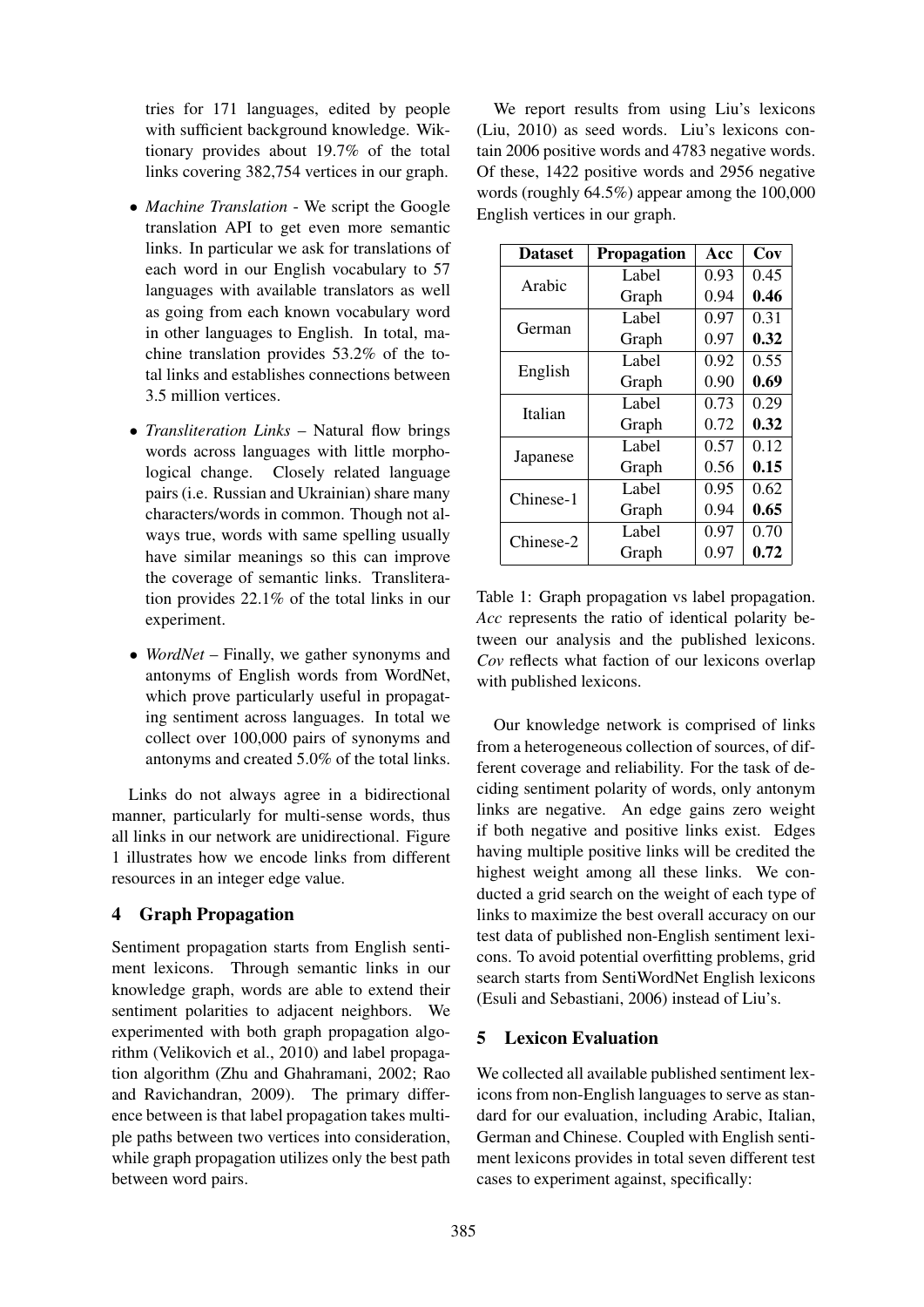| Language           | lexicon | $+/-$ Ratio | Language      | $\ $ lexicon $\ $ | $+/-$ Ratio | Language     | $\ $ lexicon $\ $ | $+/-$ Ratio |
|--------------------|---------|-------------|---------------|-------------------|-------------|--------------|-------------------|-------------|
| <b>Afrikaans</b>   | 2299    | 0.40        | Albanian      | 2076              | 0.41        | Amharic      | 46                | 0.63        |
| Arabic             | 2794    | 0.41        | Aragonese     | 97                | 0.47        | Armenian     | 1657              | 0.43        |
| Assamese           | 493     | 0.49        | Azerbaijani   | 1979              | 0.41        | Bashkir      | 19                | 0.63        |
| <b>Basque</b>      | 1979    | 0.40        | Belarusian    | 1526              | 0.43        | Bengali      | 2393              | 0.42        |
| Bosnian            | 2020    | 0.42        | <b>Breton</b> | 184               | 0.42        | Bulgarian    | 2847              | 0.40        |
| <b>Burmese</b>     | 461     | 0.48        | Catalan       | 3204              | 0.37        | Cebuano      | 56                | 0.54        |
| Chechen            | 26      | 0.65        | Chinese       | 3828              | 0.34        | Chuvash      | 17                | 0.76        |
| Croatian           | 2208    | 0.40        | Czech         | 2599              | 0.41        | Danish       | 3340              | 0.38        |
| Divehi             | 67      | 0.67        | Dutch         | 3976              | 0.38        | English      | 4376              | 0.32        |
| Esperanto          | 2604    | 0.40        | Estonian      | 2105              | 0.41        | Faroese      | 123               | 0.43        |
| Finnish            | 3295    | 0.40        | French        | 4653              | 0.35        | Frisian      | 224               | 0.43        |
| Gaelic             | 345     | 0.50        | Galician      | 2714              | 0.37        | German       | 3974              | 0.38        |
| Georgian           | 2202    | 0.40        | Greek         | 2703              | 0.39        | Gujarati     | 2145              | 0.44        |
| Haitian            | 472     | 0.44        | Hebrew        | 2533              | 0.36        | Hindi        | 3640              | 0.39        |
| Hungarian          | 3522    | 0.38        | Icelandic     | 1770              | 0.40        | Ido          | 183               | 0.49        |
| <b>Interlingua</b> | 326     | 0.50        | Indonesian    | 2900              | 0.37        | Italian      | 4491              | 0.36        |
| Irish              | 1073    | 0.45        | Japanese      | 1017              | 0.39        | Javanese     | 168               | 0.51        |
| Kazakh             | 81      | 0.65        | Kannada       | 2173              | 0.42        | Kirghiz      | 246               | 0.49        |
| Khmer              | 956     | 0.49        | Korean        | 2118              | 0.42        | Kurdish      | 145               | 0.48        |
| Latin              | 2033    | 0.46        | Latvian       | 1938              | 0.42        | Limburgish   | 93                | 0.46        |
| Lithuanian         | 2190    | 0.41        | Luxembourg    | 224               | 0.52        | Macedonian   | 2965              | 0.39        |
| Malagasy           | 48      | 0.54        | Malayalam     | 393               | 0.50        | Malay        | 2934              | 0.39        |
| Maltese            | 863     | 0.50        | Marathi       | 1825              | 0.48        | Manx         | 90                | 0.51        |
| Mongolian          | 130     | 0.52        | Nepali        | 504               | 0.49        | Norwegian    | 3089              | 0.37        |
| Nynorsk            | 1894    | 0.39        | Occitan       | 429               | 0.40        | Oriya        | 360               | 0.51        |
| Ossetic            | 12      | 0.67        | Panjabi       | 79                | 0.63        | Pashto       | 198               | 0.50        |
| Persian            | 2477    | 0.39        | Polish        | 3533              | 0.39        | Portuguese   | 3953              | 0.35        |
| Ouechua            | 47      | 0.55        | Romansh       | 116               | 0.48        | Romanian     | 3329              | 0.39        |
| Russian            | 2914    | 0.43        | Sanskrit      | 178               | 0.59        | Sami         | 24                | 0.71        |
| Serbian            | 2034    | 0.41        | Sinhala       | 1122              | 0.43        | Slovak       | 2428              | 0.43        |
| Slovene            | 2244    | 0.42        | Spanish       | 4275              | 0.36        | Sundanese    | 476               | 0.50        |
| Swahili            | 1314    | 0.42        | Swedish       | 3722              | 0.39        | Tamil        | 2057              | 0.40        |
| Tagalog            | 1858    | 0.44        | Tajik         | 97                | 0.62        | Tatar        | 76                | 0.50        |
| Telugu             | 2523    | 0.41        | Thai          | 1279              | 0.51        | Tibetan      | 24                | 0.63        |
| Turkmen            | 78      | 0.56        | Turkish       | 2500              | 0.39        | Uighur       | 18                | 0.44        |
| Ukrainian          | 2827    | 0.41        | Urdu          | 1347              | 0.39        | <b>Uzbek</b> | $\overline{111}$  | 0.57        |
| Vietnamese         | 1016    | 0.38        | Volapuk       | 43                | 0.70        | Walloon      | 193               | 0.32        |
| Welsh              | 1647    | 0.42        | Yiddish       | 395               | 0.43        | Yoruba       | 276               | 0.50        |

Table 2: Sentiment lexicon statistics. We tag 10 languages having most/least sentiment words with blue/green color and 10 languages having highest/lowest ratio of positive words with orange/purple color.

- *Arabic*: (Abdul-Mageed et al., 2011).
- *German*: (Remus et al., 2010).
- *English*: (Esuli and Sebastiani, 2006).
- *Italian*: (Basile and Nissim, 2013).
- *Japanese*: (Kaji and Kitsuregawa, 2007).
- *Chinese-1*, *Chinese-2*: (He et al., 2010).

We present the accuracy and coverage achieved by two propagation model in Table 1. Both models achieve similar accuracy while slightly more words in graph propagation can be verified via published lexicons. Performance is not good on Japanese because of mismatching between our dictionary and the test data.

Table 2 reveals that very sparse sentiment lexicons resulted for a small but notable fraction of the languages we analyzed. In particular, only 20 languages yielded lexicons of less than 100 words. Without exception, they all have very small available definitions in Wikitionary. By contrast, 48 languages had lexicons with over 2,000 words, another 16 with between 1,000 and 2,000: clearly large enough to perform a meaningful analysis.

## 6 Extrinsic Evaluation: Consistency of Wikipedia Sentiment

We consider evaluating our lexicons on the consistency of Wikipedia pages about a particular individual person among various languages. As our candidate entities for analysis, we use the Wikipedia pages of 2,000 most significant people as measured in the recent book *Who's Bigger?* (Skiena and Ward, 2013). The sentiment polarity of a page is simply computed by subtracting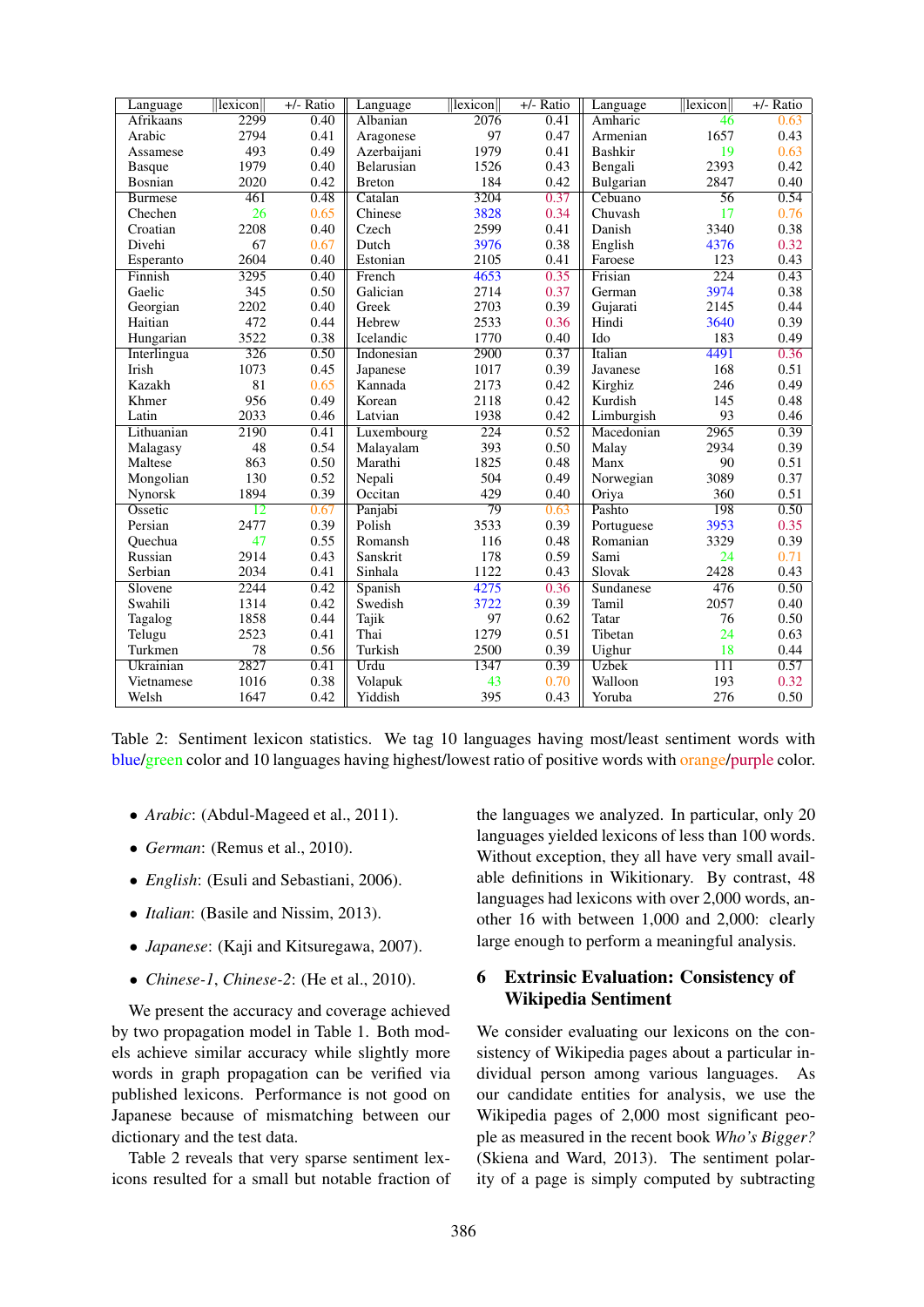

Table 3: Z-score distribution examples. We label 10 languages with their language code and other using tick marks on the x-axis.

the number of negative words from that of positive words, divided by the sum of both.

The differing ratio of positive and negative polarity terms in Table 2 means that sentiment cannot be directly compared across languages. For more consistent evaluation we compute the z-score of each entity against the distribution of all its language's entities.

We use the Spearman correlation coefficient to measure the consistence of sentiment distribution across all entities with pages in a particular language pair. Figure 2 shows the results for 30 languages with largest propagated sentiment lexicon size. All pairs of language exhibit positive correlation (and hence generally stable and consistent sentiment), with an average correlation of 0.28.

Finally, Table 3 illustrates sentiment consistency over all 136 languages (represented by blue tick marks), with the first 10 languages in Figure 2 granted labels. Respected artists like *Steven Spielberg* and *Leonardo da Vinci* show as consistently positive sentiment as notorious figures like *Osama bin Laden* and *Adolf Hitler* are negative.

#### 7 Conclusions

Our knowledge graph propagation is generally effective at producing useful sentiment lexicons. Interestingly, the ratio of positive sentiment words is strongly connected with number of sentiment words – it is noteworthy that English has the smallest ratio of positive lexicon terms. The



Figure 2: Heatmap of sentiment correlation between 30 languages.

phenomenon possibly shows that many negative words reflecting cultural nuances do not translate wel. We believe that this ratio can be considered as quality measurement of the propagation. Similar approaches can be extended to other NLP tasks using different semantic links, specific dictionary and special seed words. Future work will revolve around learning modifiers, negation terms, and various entity/sentiment attribution.

### Acknowledgments

This research was partially supported by NSF Grants DBI-1060572 and IIS-1017181, and a Google Faculty Research Award.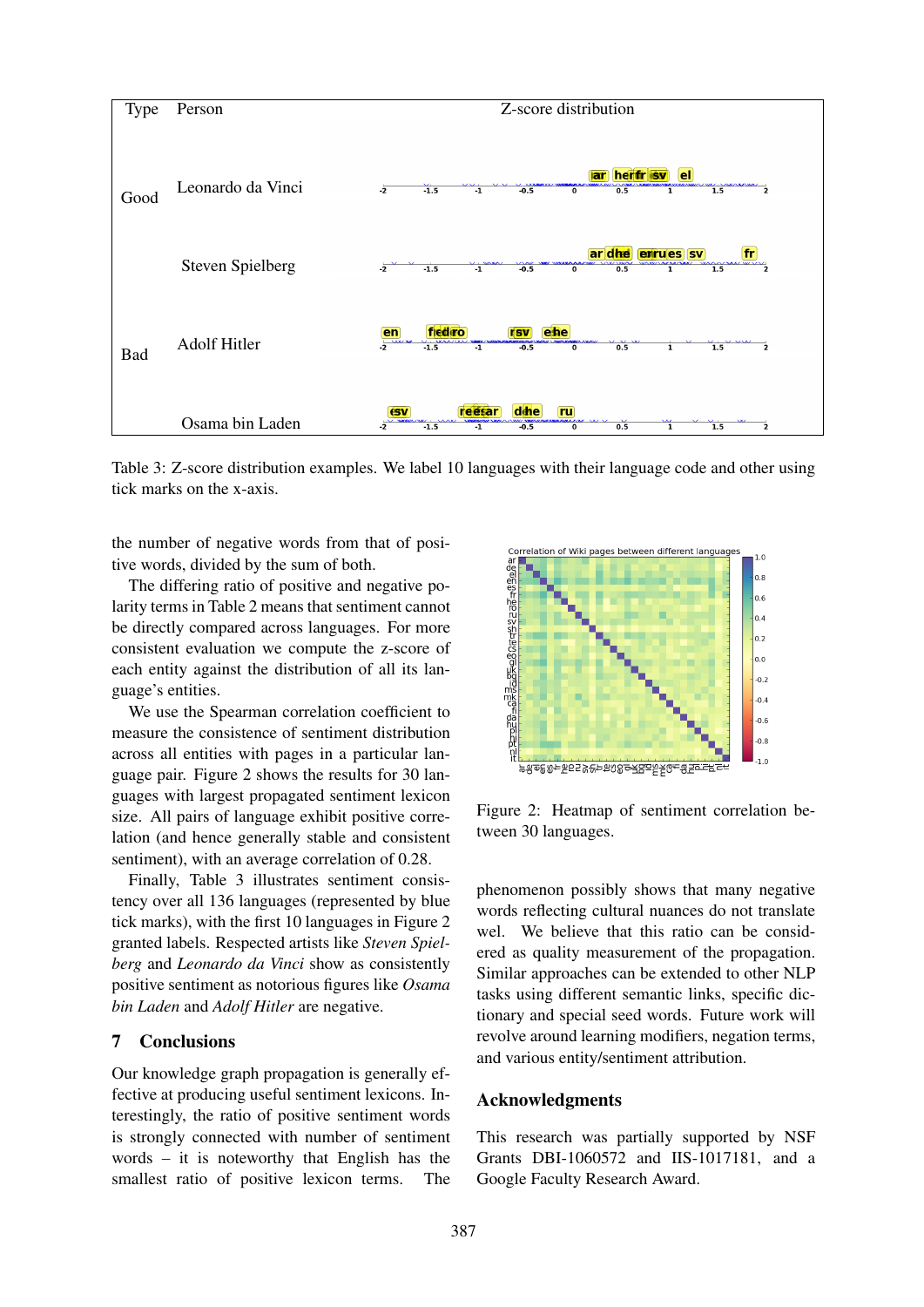#### References

- Ahmed Abbasi, Hsinchun Chen, and Arab Salem. 2008. Sentiment analysis in multiple languages: Feature selection for opinion classification in web forums. *ACM Transactions on Information Systems (TOIS)*, 26(3):12.
- Muhammad Abdul-Mageed, Mona T Diab, and Mohammed Korayem. 2011. Subjectivity and sentiment analysis of modern standard arabic. In *ACL (Short Papers)*, pages 587–591.
- Rami Al-Rfou, Bryan Perozzi, and Steven Skiena. 2013. Polyglot: Distributed word representations for multilingual nlp. *arXiv preprint arXiv:1307.1662*.
- Carmen Banea, Rada Mihalcea, Janyce Wiebe, and Samer Hassan. 2008. Multilingual subjectivity analysis using machine translation. In *Proceedings of the Conference on Empirical Methods in Natural Language Processing*, pages 127–135. Association for Computational Linguistics.
- Valerio Basile and Malvina Nissim. 2013. Sentiment analysis on italian tweets. *WASSA 2013*, page 100.
- M. Bautin, L. Vijayarenu, and S. Skiena. 2008. International sentiment analysis for news and blogs. Second Int. Conf. on Weblogs and Social Media (ICWSM 2008).
- Erik Boiy and Marie-Francine Moens. 2009. A machine learning approach to sentiment analysis in multilingual web texts. *Information retrieval*, 12(5):526–558.
- Kerstin Denecke. 2008. Using sentiwordnet for multilingual sentiment analysis. In *Data Engineering Workshop, 2008. ICDEW 2008. IEEE 24th International Conference on*, pages 507–512. IEEE.
- Andrea Esuli and Fabrizio Sebastiani. 2006. Sentiwordnet: A publicly available lexical resource for opinion mining. In *Proceedings of LREC*, volume 6, pages 417–422.
- Stefan Gindl, Albert Weichselbraun, and Arno Scharl. 2010. Cross-domain contextualisation of sentiment lexicons. *19th European Conference on Artificial Intelligence (ECAI)*.
- Alexandru-Lucian Gînscă, Emanuela Boroș, Adrian Iftene, Diana TrandabĂț, Mihai Toader, Marius Corîci, Cenel-Augusto Perez, and Dan Cristea. 2011. Sentimatrix: multilingual sentiment analysis service. In *Proceedings of the 2nd Workshop on Computational Approaches to Subjectivity and Sentiment Analysis*, pages 189–195. Association for Computational Linguistics.
- Namrata Godbole, Manja Srinivasaiah, and Steven Skiena. 2007. Large-scale sentiment analysis for news and blogs. *ICWSM*, 7.
- Yulan He, Harith Alani, and Deyu Zhou. 2010. Exploring english lexicon knowledge for chinese sentiment analysis. *CIPS-SIGHAN Joint Conference on Chinese Language Processing*.
- Valentin Jijkoun, Maarten de Rijke, and Wouter Weerkamp. 2010. Generating focused topicspecific sentiment lexicons. In *Proceedings of the 48th Annual Meeting of the Association for Computational Linguistics*, pages 585–594. Association for Computational Linguistics.
- Nobuhiro Kaji and Masaru Kitsuregawa. 2007. Building lexicon for sentiment analysis from massive collection of html documents. In *EMNLP-CoNLL*, pages 1075–1083.
- Fangtao Li, Minlie Huang, and Xiaoyan Zhu. 2010. Sentiment analysis with global topics and local dependency. In *AAAI*.
- Bing Liu. 2010. Sentiment analysis and subjectivity. *Handbook of natural language processing*, 2:568.
- Bing Liu. 2013. *Sentiment Analysis and Opinion Mining*. Morgan and Claypool.
- Rada Mihalcea, Carmen Banea, and Janyce Wiebe. 2007. Learning multilingual subjective language via cross-lingual projections. In *AN-NUAL MEETING-ASSOCIATION FOR COMPU-TATIONAL LINGUISTICS*, volume 45, page 976.
- Alexander Pak and Patrick Paroubek. 2010. Twitter as a corpus for sentiment analysis and opinion mining. In *LREC*.
- Bo Pang and Lillian Lee. 2008. Opinion mining and sentiment analysis. *Foundations and trends in information retrieval*, 2(1-2):1–135.
- Delip Rao and Deepak Ravichandran. 2009. Semisupervised polarity lexicon induction. In *Proceedings of the 12th Conference of the European Chapter of the Association for Computational Linguistics*, pages 675–682. Association for Computational Linguistics.
- Robert Remus, Uwe Quasthoff, and Gerhard Heyer. 2010. Sentiws-a publicly available germanlanguage resource for sentiment analysis. In *LREC*.
- Steven Skiena and Charles Ward. 2013. *Who's Bigger?: Where Historical Figures Really Rank*. Cambridge University Press.
- Richard Socher, Brody Huval, Christopher D. Manning, and Andrew Y. Ng. 2012. Semantic compositionality through recursive matrix-vector spaces. In *Proceedings of the 2012 Conference on Empirical Methods in Natural Language Processing (EMNLP)*.
- Maite Taboada, Julian Brooke, Milan Tofiloski, Kimberly Voll, and Manfred Stede. 2011. Lexiconbased methods for sentiment analysis. *Computational linguistics*, 37(2):267–307.